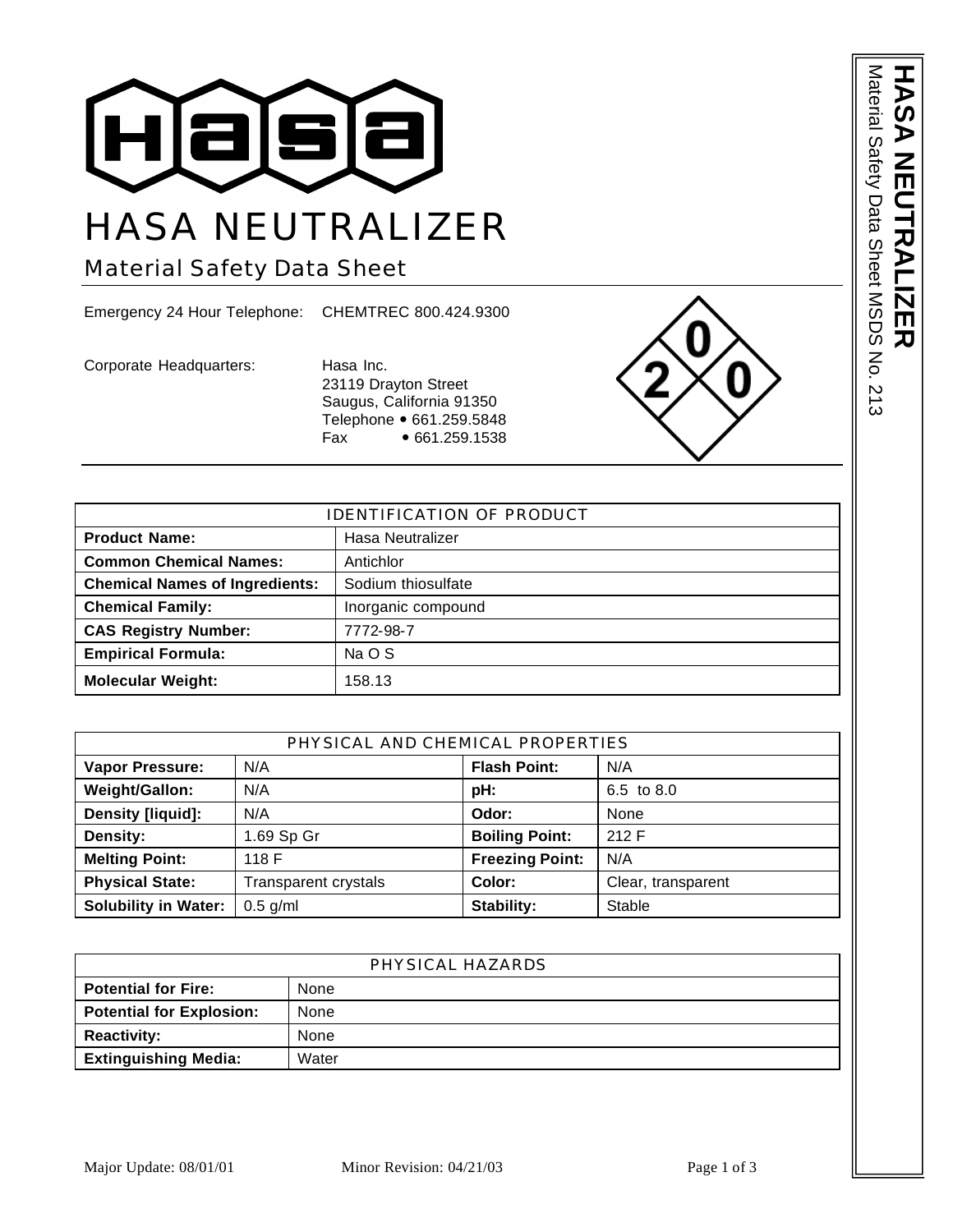| <b>HEALTH HAZARDS</b>                             |                                                |  |
|---------------------------------------------------|------------------------------------------------|--|
| <b>Signs and Symptoms of Exposure:</b>            | Mild irritant and relatively nontoxic in vivo. |  |
| <b>Medical Conditions Aggravated by Exposure:</b> | Allergic contact dermatitis                    |  |
| Oral [ingestion] LD <sub>50</sub> :               | $0.5$ to 5 g/kg                                |  |
| Dermal [skin absorption] LD <sub>50</sub> :       | Mild irritant                                  |  |
| Inhalation [breathing] LC <sub>50</sub> :         | Not a target organ                             |  |
| Eye Irritation:                                   | Avoid eye contact                              |  |
| <b>Skin Irritation:</b>                           | Avoid skin contact                             |  |
| <b>OSHA PEL</b>                                   | None established                               |  |
| <b>NIOSH REL</b>                                  | None established                               |  |

|                                | POTENTIAL ROUTE [S] OF ENTRY                                      |
|--------------------------------|-------------------------------------------------------------------|
| <b>Inhalation [Breathing]:</b> | Use OSHA respirator regulations 29 CFR 1910.133                   |
| Dermal [Skin]:                 | Wear gloves, boots to prevent repeated or prolonged skin contact. |
| Eves:                          | Wear protective eyeglasses or safety goggles.                     |
| Ingestion:                     | Never eat, drink or smoke in work areas.                          |

| CARCINOGENIC [CANCER POTENTIAL] INFORMATION                                              |            |
|------------------------------------------------------------------------------------------|------------|
| National Toxicological Program [NTP] Sixth Annual Report on Carcinogens:                 | No listing |
| International Agency for Research on Cancer [IARC] Monographs, V. 1-53, Supps. 1-8:      |            |
| Listed by Federal OSHA as Carcinogens:                                                   | No listing |
| Safe Drinking Water and Toxic Enforcement Act of 1986 [Proposition 65, California only]: | No listing |

## GENERAL PRECAUTIONS FOR SAFE USE AND HANDLING Avoid dust inhalation, use a OSHA approved respirator.

# PERSONAL PROTECTION AND HYGIENE

Wash hands before eating or drinking.

### CLEAN-UP OF SPILLS

Scoop spilled material into appropriate disposal container.

| FIRST AID               |                                                                       |  |
|-------------------------|-----------------------------------------------------------------------|--|
| Eye Contact:            | Flush immediately with running water for 15 minutes.                  |  |
| <b>Skin Contact:</b>    | Remove contaminated clothing, wash affected skin with soap and water. |  |
| Ingestion [swallowing]: | Give 1 to 2 glasses of water, then induce repeated vomiting.          |  |

| FEDERAL/STATE LISTS/REGISTRATION/S/REPORTING REQUIREMENTS   |            |  |
|-------------------------------------------------------------|------------|--|
| CERCLA Hazardous Substance [Section 1010 [4], P.L. 96-510]: | Not listed |  |
| Extremely Hazardous Substance [40 CFR 355, Appendix A]:     | Not listed |  |
| Pesticide Product 7 U.S.C. 136 et seq.:                     | Not listed |  |
| <b>Toxic Substance under TSCA:</b>                          | Not listed |  |
| <b>Pesticide Product [various State Laws]:</b>              | Not listed |  |

Material Safety Data Sheet MSDS No. 213

Material Safety Data Sheet MSDS No. 213

**HASA NEUTRALIZER**

レ<br>M<br>N

**NER** 

 $\frac{Z}{\Pi}$ 

HA

<u>໌ທ</u>  $\blacktriangleright$